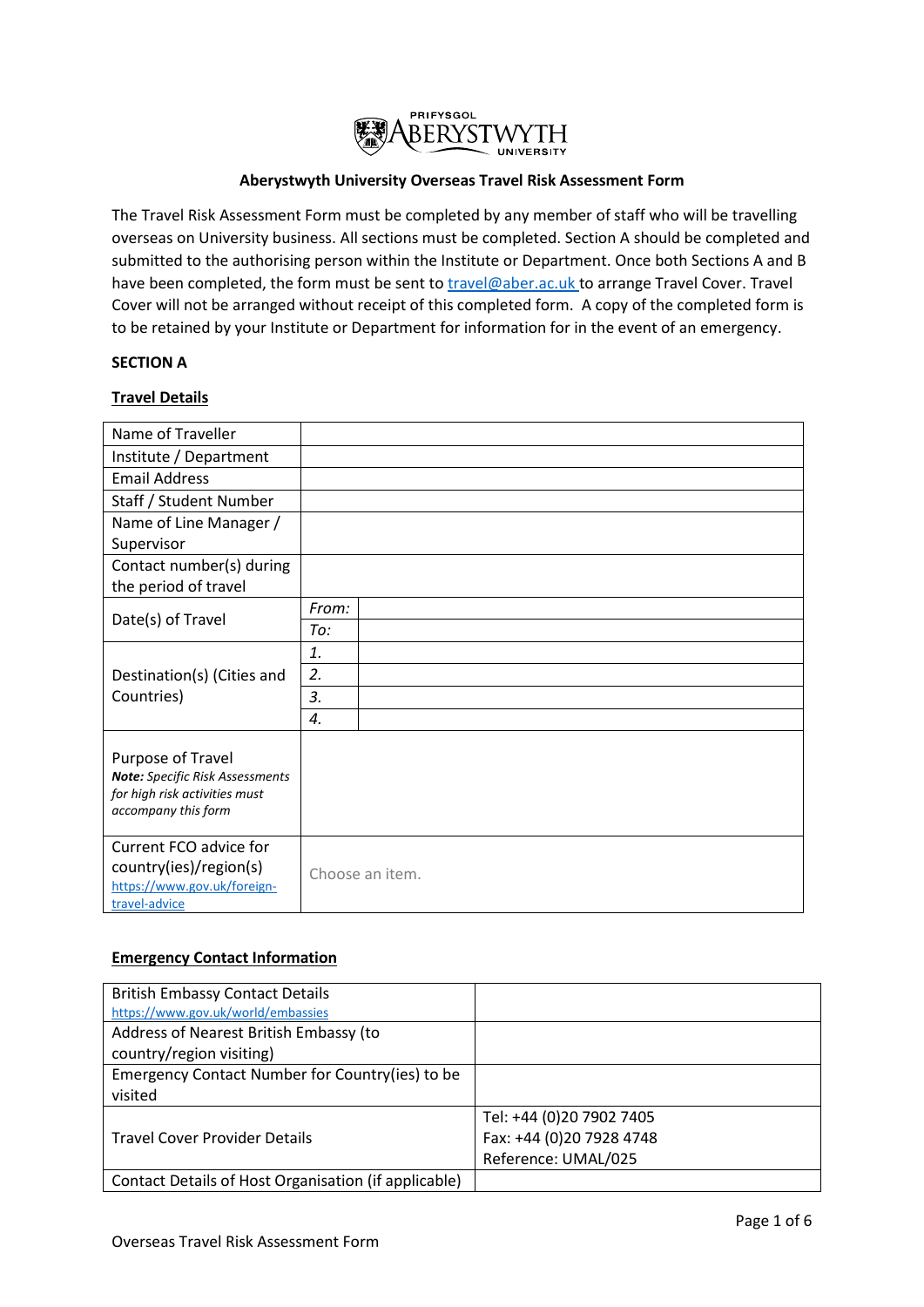# **Risk Assessment**

| <b>Hazards and Controls</b>                                                         |        | <b>Controls in Place</b> |        | Control Measures to be Implemented / Further |
|-------------------------------------------------------------------------------------|--------|--------------------------|--------|----------------------------------------------|
|                                                                                     |        | <b>No</b>                | N/A    | <b>Details</b>                               |
| <b>Personal Safety and Security</b>                                                 |        |                          |        |                                              |
| Foreign and Commonwealth Office (FCO) travel advice has been consulted and          |        |                          |        |                                              |
| will be adhered to at all times, particularly in respect of no go areas, carrying   | $\Box$ | П                        | $\Box$ |                                              |
| valuables, and use of approved transport companies etc.                             |        |                          |        |                                              |
| Lone working to be avoided and first aid supplies to be carried if required         | $\Box$ | $\Box$                   | $\Box$ |                                              |
| No significant events (e.g. civil unrest, strikes, riots, political demonstrations, | $\Box$ | $\Box$                   | $\Box$ |                                              |
| upcoming elections, etc.) due to take place during the period of travel             |        |                          |        |                                              |
| Be aware of crowded areas, opportunistic theft and cultural sensitivity, and if     |        |                          |        |                                              |
| confronted by aggressor, hand over items requested and report incident to local     | $\Box$ | $\Box$                   | $\Box$ |                                              |
| Police                                                                              |        |                          |        |                                              |
| Travel Documents / Insurance / Legal Entry                                          |        |                          |        |                                              |
| Passport checked as valid (e.g. valid for at least 6 months beyond the completion   | $\Box$ | $\Box$                   | $\Box$ |                                              |
| of the trip if required)                                                            |        |                          |        |                                              |
| Visa requirements checked and visa to be obtained if necessary                      | $\Box$ | $\Box$                   | $\Box$ |                                              |
| Work permit requirements checked and work permit to be obtained if necessary        | $\Box$ | $\Box$                   | $\Box$ |                                              |
| Contact details for British Embassy / High Commission / Consulate for               |        |                          |        |                                              |
| country(ies) to be visited available if needed to arrange replacement passport or   | $\Box$ | П                        | $\Box$ |                                              |
| other assistance as required.                                                       |        |                          |        |                                              |
| Keep copies of travel documentation separate from originals                         | $\Box$ | $\Box$                   | $\Box$ |                                              |
| <b>Travel Cover</b>                                                                 |        |                          |        |                                              |
| University Travel Cover to be arranged and contact details for the Travel Cover     | $\Box$ | $\Box$                   | $\Box$ |                                              |
| Provider to be carried for duration of trip                                         |        |                          |        |                                              |
| Additional private Travel Cover to be arranged if required e.g. if extended trip to | $\Box$ | $\Box$                   | ⊔      |                                              |
| include period of annual leave                                                      |        |                          |        |                                              |
| University Travel Cover Policy provides an acceptable level of cover for the        | $\Box$ | $\Box$                   | $\Box$ |                                              |
| activities to be undertaken                                                         |        |                          |        |                                              |
| Accident / Injury / Illness / Poor Health                                           |        |                          |        |                                              |
| No known or pre-existing medical conditions which have the potential to affect or   | $\Box$ | $\Box$                   | $\Box$ |                                              |
| impact the traveller's ability and fitness to travel                                |        |                          |        |                                              |
| Traveller is not travelling against medical or GP advice                            | $\Box$ | $\Box$                   | $\Box$ |                                              |
| Note: Doing so will invalidate the University's Travel Cover Policy                 |        |                          |        |                                              |
| Guidance on required vaccinations/medications sought and where required             | $\Box$ | П                        | $\Box$ |                                              |
| obtained prior to travel (e.g. anti-malarial medication)                            |        |                          |        |                                              |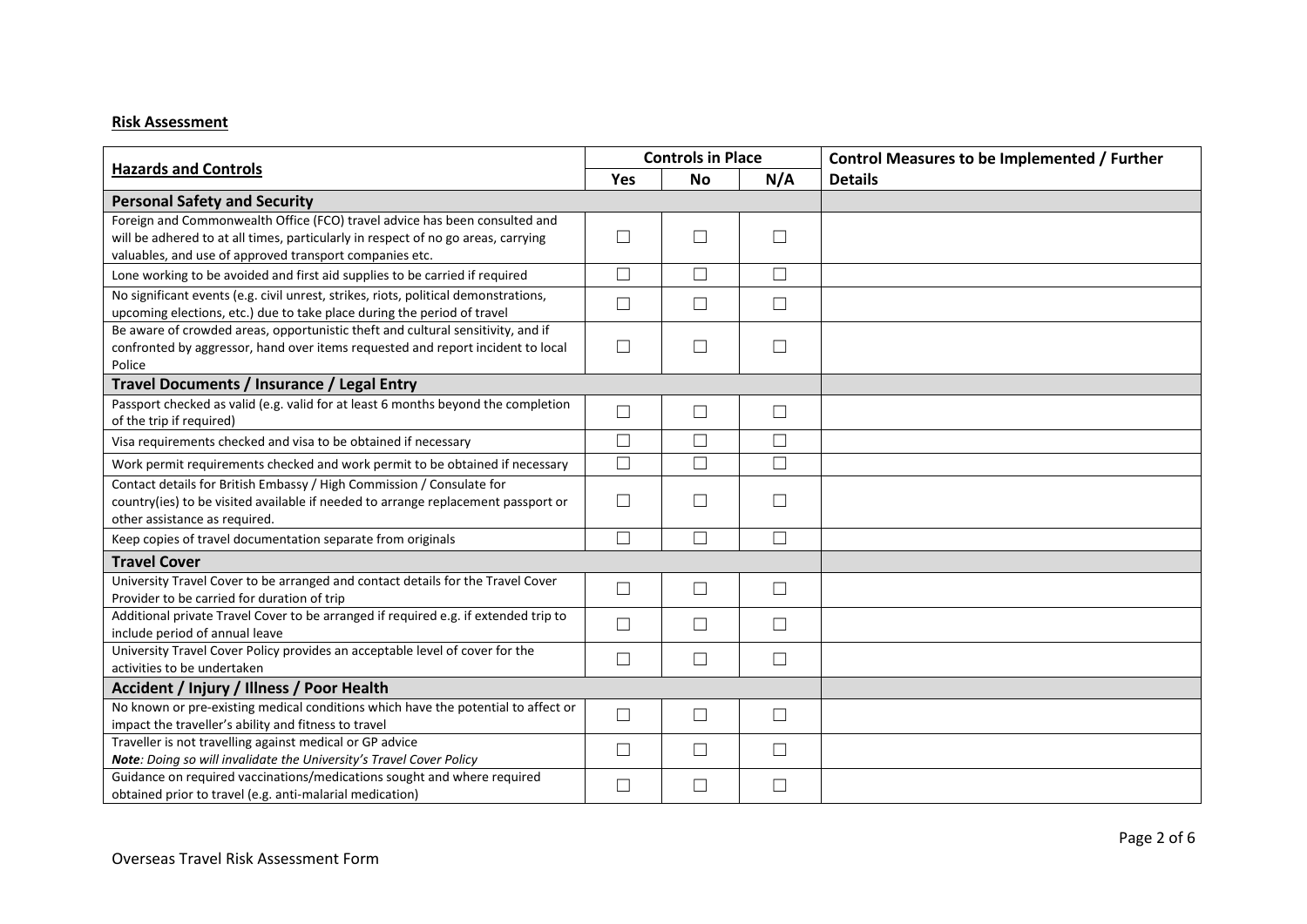| <b>Hazards and Controls</b>                                                                                                                                     |        | <b>Controls in Place</b> |        | <b>Control Measures to be Implemented / Further</b> |
|-----------------------------------------------------------------------------------------------------------------------------------------------------------------|--------|--------------------------|--------|-----------------------------------------------------|
|                                                                                                                                                                 |        | No                       | N/A    | <b>Details</b>                                      |
| Traveller to have valid European Health Insurance Card if applicable i.e. if                                                                                    |        | $\Box$                   | $\Box$ |                                                     |
| travelling to Europe                                                                                                                                            | $\Box$ |                          |        |                                                     |
| Country is not regarded as high risk for diseases, epidemics, etc.                                                                                              | $\Box$ | $\Box$                   | $\Box$ |                                                     |
| Consideration for hygiene standards such as sanity of drinking water and food<br>vendors (e.g. only drink bottled water)                                        | $\Box$ | $\Box$                   | $\Box$ |                                                     |
| Entry requirements for medication considered and addressed                                                                                                      | $\Box$ | $\Box$                   | $\Box$ |                                                     |
| Adequate supply of essential prescription and other medication to be carried,<br>accompanied with GP letter justifying quantity and type of medication          | $\Box$ | $\Box$                   | $\Box$ |                                                     |
| <b>Emergency Communication</b>                                                                                                                                  |        |                          |        |                                                     |
| Next of kin information and contact details up-to-date and accurate on Pobl Aber<br>People (for staff) or Student Record (for students)                         | $\Box$ | $\Box$                   | $\Box$ |                                                     |
| Full travel itinerary to be made available to the Institute / Department prior to<br>departure                                                                  | $\Box$ | $\Box$                   | $\Box$ |                                                     |
| Emergency contact numbers and addresses pre-populated in the mobile phone to<br>be used during the trip                                                         | $\Box$ | $\Box$                   | П      |                                                     |
| Arrangements known on how to contact the Institute / Department in the event<br>of an emergency or if assistance is required while overseas                     | $\Box$ | $\Box$                   | $\Box$ |                                                     |
| Where appropriate, communication plan in place and to be adhered to, whereby<br>the University will be contacted in accordance with a mutually agreed timetable | $\Box$ | $\Box$                   | $\Box$ |                                                     |
| Confirmed mobile phone reception will be available in the country(ies)/region(s)<br>to be visited                                                               | $\Box$ | $\Box$                   | $\Box$ |                                                     |
| <b>Laws and Culture</b>                                                                                                                                         |        |                          |        |                                                     |
| Health, Safety and Environment standards checked as comparable to UK, and any<br>additional/varying requirements understood and addressed                       | $\Box$ | $\Box$                   | $\Box$ |                                                     |
| Legal variances and cultural norms are understood and can be accommodated                                                                                       | $\Box$ | $\Box$                   | $\Box$ |                                                     |
| Care to be taken when taking photographs, videos or using binoculars, to avoid<br>such actions being misunderstood                                              | $\Box$ | $\Box$                   | $\Box$ |                                                     |
| <b>Lack of Money</b>                                                                                                                                            |        |                          |        |                                                     |
| Obtain sufficient local currency for duration of stay and allow for contingencies                                                                               | $\Box$ | $\Box$                   | $\Box$ |                                                     |
| Check that credit card can be accepted in the country/region and that cash can<br>be obtained via ATM's                                                         | $\Box$ | $\Box$                   | $\Box$ |                                                     |
| Weather                                                                                                                                                         |        |                          |        |                                                     |
| Conditions unlikely to lead to medical or other emergency e.g. extreme cold or<br>heat                                                                          | $\Box$ | $\Box$                   | $\Box$ |                                                     |
| Appropriate luggage to be taken e.g. clothing, footwear, sunscreen etc.                                                                                         | $\Box$ | $\Box$                   | $\Box$ |                                                     |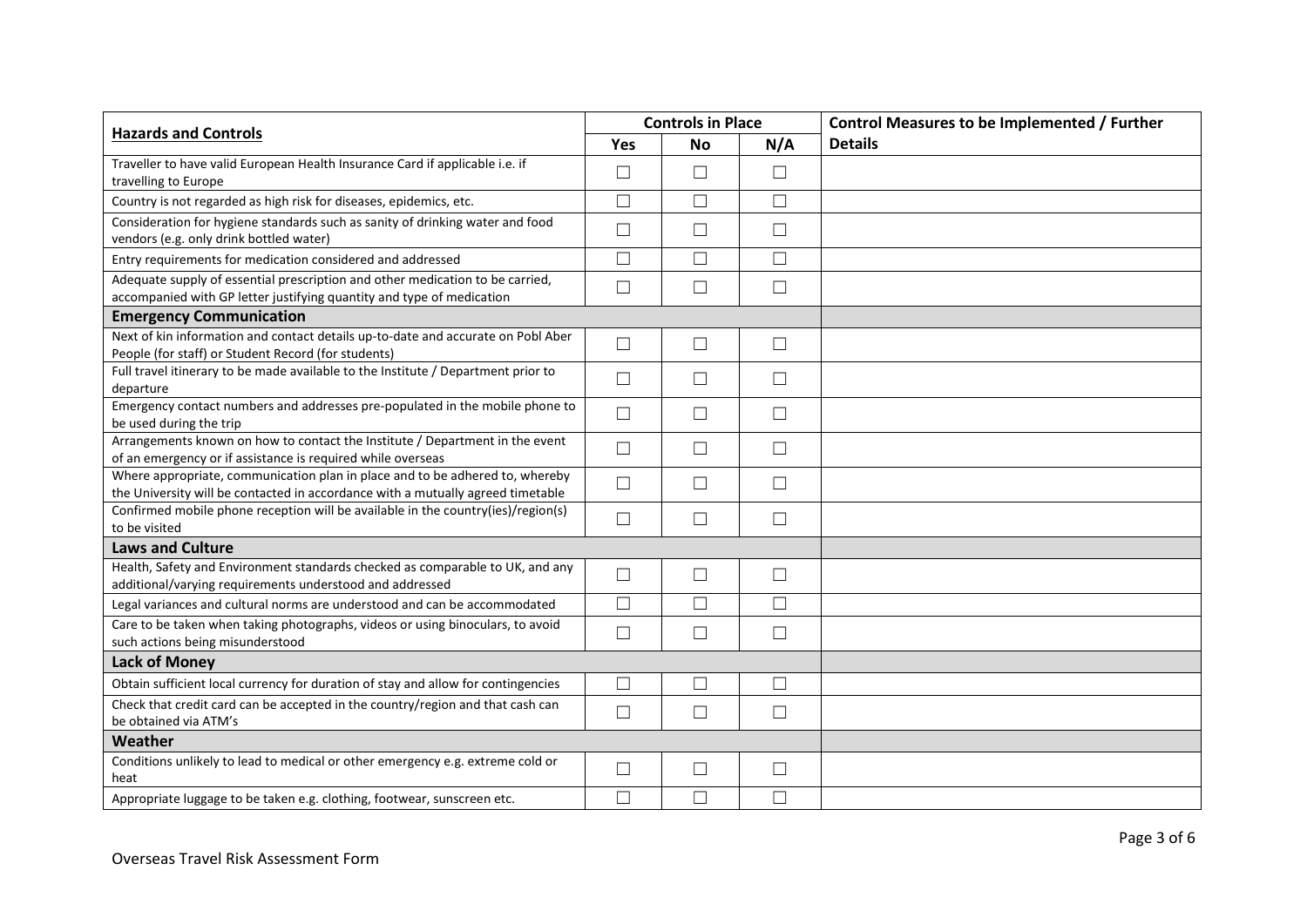| <b>Hazards and Controls</b>                                                                                                                                                                      |                          | <b>Controls in Place</b> |     | Control Measures to be Implemented / Further |
|--------------------------------------------------------------------------------------------------------------------------------------------------------------------------------------------------|--------------------------|--------------------------|-----|----------------------------------------------|
|                                                                                                                                                                                                  |                          | <b>No</b>                | N/A | <b>Details</b>                               |
| <b>Accommodation</b>                                                                                                                                                                             |                          |                          |     |                                              |
| Use of reputable hotel accommodation                                                                                                                                                             | $\vert \ \ \vert$        |                          |     |                                              |
| Familiarisation with evacuation procedures in accommodation, including nearest<br>exit routes and ways of raising the alarm                                                                      |                          |                          |     |                                              |
| Doors to be locked at night and when away during the day, and remain vigilant<br>when arriving, leaving and answering doors                                                                      | ┓                        |                          |     |                                              |
| Use secure storage facilities for valuables                                                                                                                                                      | $\overline{\phantom{a}}$ |                          |     |                                              |
| Obtain suitable electrical adapter for local voltage/plug type and use equipment<br>as intended                                                                                                  | □                        |                          |     |                                              |
| <b>Transport</b>                                                                                                                                                                                 |                          |                          |     |                                              |
| Availability and standards of transportation are acceptable (i.e. equivalent to UK<br>standards) and understood to the traveller, and any perceived unsafe transport<br>methods will not be used | П                        |                          |     |                                              |
| Appropriate documentation (e.g. driving licence) available if hiring a car                                                                                                                       | $\overline{\phantom{a}}$ |                          |     |                                              |
| If required, car insurance arranged which provides appropriate insurance cover                                                                                                                   | П                        |                          |     |                                              |
| <b>Other Risks and Hazards as Applicable</b>                                                                                                                                                     |                          |                          |     |                                              |
|                                                                                                                                                                                                  | $\overline{\phantom{a}}$ |                          |     |                                              |
|                                                                                                                                                                                                  |                          |                          |     |                                              |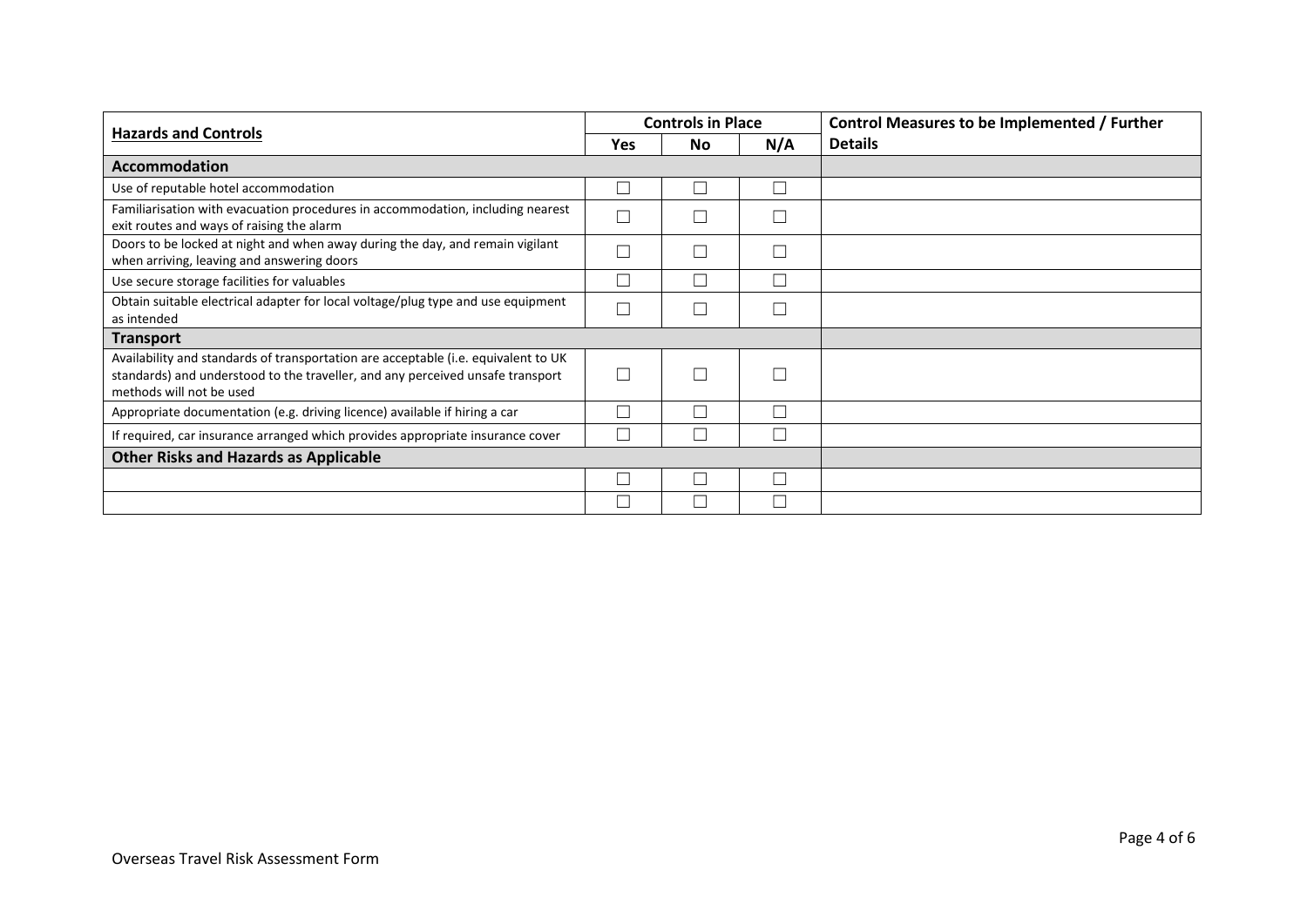### **Declarations and Signatures**

*In signing this declaration, the traveller confirms that the information provided is correct to the best of their knowledge, and that any subsequent alterations required during the period leading to travel will be made as necessary.* 

| Name of Traveller<br>(PRINT) |  |
|------------------------------|--|
| Signature                    |  |
| Date                         |  |

*In signing this declaration, the authoriser confirms that they have reviewed the information provided, and that the identified hazards have been addressed and reduced as far as reasonably practicable to allow the travel to take place.*

| Name of Authoriser<br>(PRINT) |  |
|-------------------------------|--|
| Signature                     |  |
| Date                          |  |

# **SECTION B**

*To be completed when travel and accommodation has been confirmed following authorisation.* 

### **Travel Details**

This section must be completed for **all** journeys following the booking of transport.

*Travel 1*

| Date of Travel             |  |
|----------------------------|--|
| Flight Number              |  |
| Airline                    |  |
| Departure Airport          |  |
| <b>Destination Airport</b> |  |

#### *Travel 2*

| Date of Travel             |  |
|----------------------------|--|
| <b>Flight Number</b>       |  |
| Airline                    |  |
| Departure Airport          |  |
| <b>Destination Airport</b> |  |

#### *Travel 3*

| Date of Travel             |  |
|----------------------------|--|
| Flight Number              |  |
| Airline                    |  |
| <b>Departure Airport</b>   |  |
| <b>Destination Airport</b> |  |